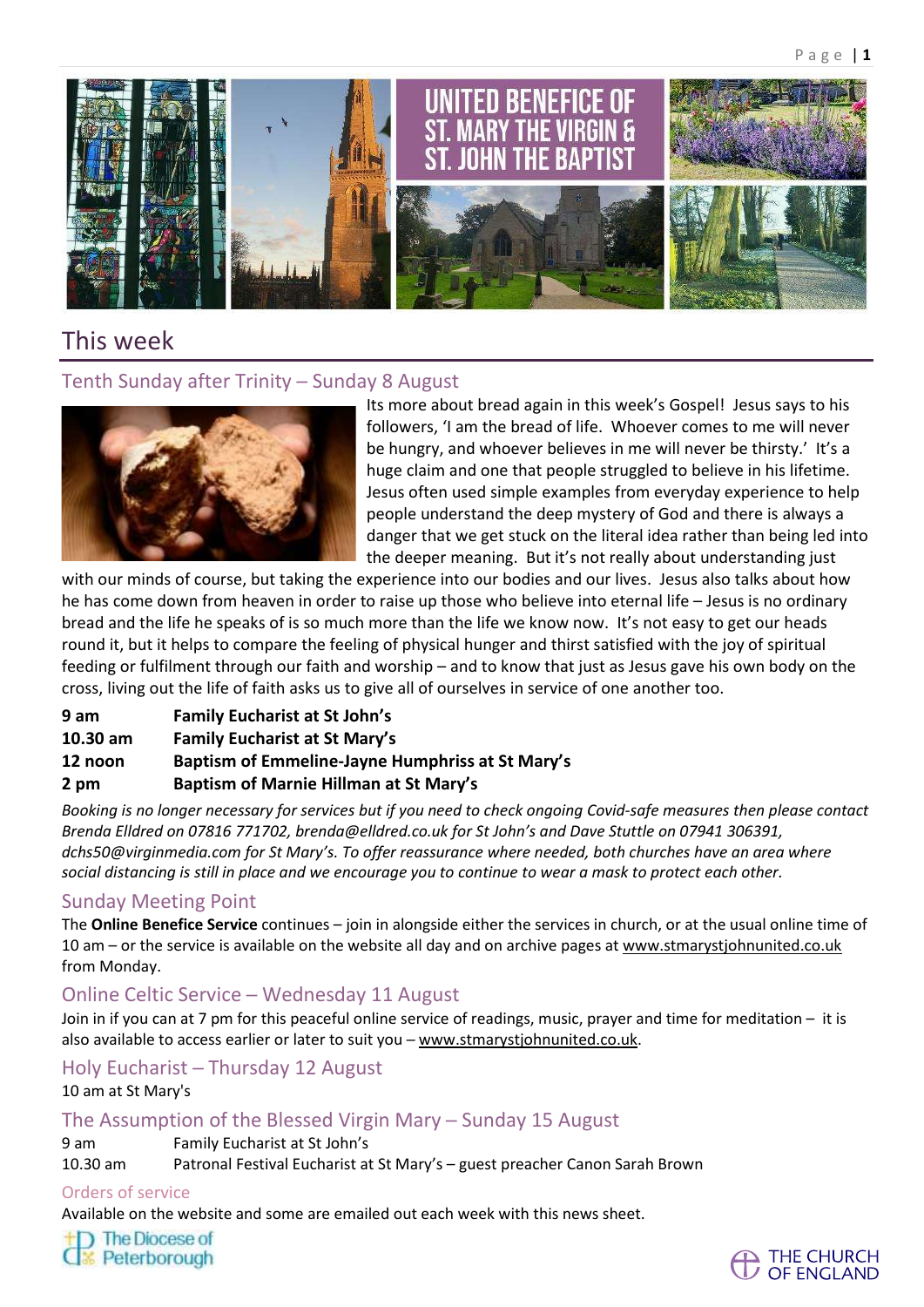## Prayers

## Zoom morning prayer

All welcome to join in on Wednesday mornings at 9.30 am for a short service of prayer to start the day – the Zoom link is the same every week:

<https://us02web.zoom.us/j/87847268214?pwd=MmErWkpHVGFMR2IxM3B2dzNUaHRxZz09>

Meeting ID: 878 4726 8214 Passcode: 270307

#### A prayer for the day

is posted each day on our website. Other prayer resources are available via the Church of England [website.](https://www.churchofengland.org/resources/coronavirus-covid-19-guidance-churches/coronavirus-covid-19-liturgy-and-prayer-resources)

### Our prayers have been asked for:

Karen Addis, Richard Bedells, Madge Boxall, Daniel Boxall, Tony Brown, James Christie, Ken Clarke, Allison Cox, Marian Cox, Hazel Cragg, Alan Cufaude, Gillian Dixon, Henry Flynn, Christine Franklin, John Garley, Peter Garley, Iris Gilbert, Cllr David Hamblin, Cynthia Hobson, Noreen Holmes, Peggy Horsfield, Sarah Knight, Tim McGuire, Laura May, Catherine (nee Matthias) & Tom Mayer, Sally Mayes, Andrew Mooney, Freda Pack, Dora Paynton, Paul Paynton (Revd), Peter Paynton, Lynne Pocock, Val Robinson, Jean Shield, Simon Stafford, Elizabeth Swindley, Martin Sykala, Margaret Tuffnail, Garth Ward, Sara Whatley.

**Chelveston:** Ralph Allen, Joan Amos, Shirley Baxter, Joy Coker, Brittany Fowler, Hilary Goodman, Dinu Johns, Eric Kilsby, Brenda May, Tony Norman, Muriel Palmer, Margaret Sheppard, David Webber, Diana Wright.

#### In memoriam:

Diane Hales.

#### Year's mind anniversaries:

Ellen Laurence, Paul Ritchie, Susan Slough, Barbara Trusler, Florence Wilkinson, Janet Jarvis, Evelyn Fuller, Ada Groom, Raymond Gilbert, Mary Cockerill, Nora Bennett, Nora Plant, Grace Hardwick, Emma Barker, Margaret Webb, Eric Ginns, Albert Walker, Gladys Chettle, Violet Lawson, Dorothy (Dolly) Mayes, Emily Pashler, Henrietta Owen, Brian Curtis.

#### Please pray for:

Moheb, Therese & Lilly – our family from Egypt as they continue to wait for an Appeal hearing as their request for permission to reside in the UK has been denied. As Coptic Christians their lives have been in danger in Egypt and things are very difficult for their family back in Egypt. Please pray for them during this very anxious time.

## Praying for our Baptism Families, Wedding Couples and Departed Friends:

We have a special Prayer Board near the font with photos and details of those who have been recently baptised or married in St Mary's – and also a Board on the North Aisle for those whose funerals have been held over recent months. Please remember all these special and beloved 'children of God' in your prayers. *Special thanks to Derek Harber for designing and making the Prayer Boards.*

#### St. Mary's and St. John's are open for private prayer

- St. John's is open daily during daylight hours.
- St Mary's is open on Sundays and Wednesdays from 12-4 pm, and where possible on Thursday mornings.
- Necessary safety measures are in place for everyone to be safe.

## Leading your church into growth (LyCiG)

Praying for growth is the first and most essential thing to do – God brings growth, we just need to find out God's plan and join in! We continue to share in praying the LyCiG prayer in our public worship and personal prayer and begin to explore some of the ideas that LyCiG offers that helps us build on all we have been doing over previous years to grow in numbers, spiritual commitment and impact on our communities.

*God of mission, who alone brings growth to your Church, send your Holy Spirit to give vision to our planning, wisdom to our actions, joy to our worship and power to our witness. Help our church to grow in numbers, in spiritual commitment to you, and in service to our local community, through Jesus Christ our Lord. Amen.*

) The Diocese of

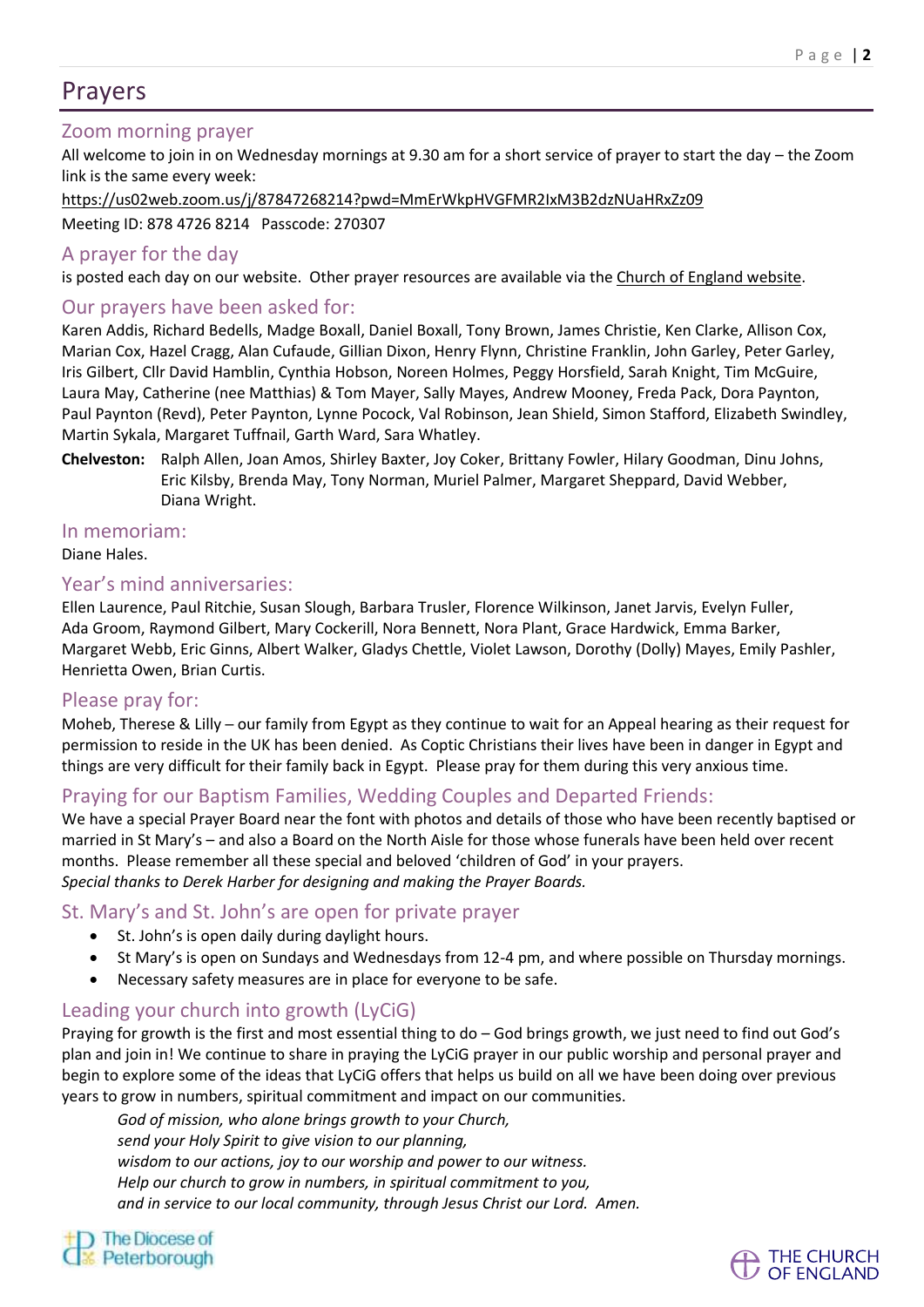#### **Everyone is invited to get involved and here's your special invitation to:**

#### 'Come on board!'



On Saturday 21<sup>st</sup> August at The Bede House at 8 pm. We will share some of the ideas that LyCiG offers and look at the connections and impact we already have in our local community, as well as the areas where we need to be more involved. An exercise called 'Mapping Our Galilee' will help us do this with the aid of large scale map of our Benefice laid out on the floor! To get us in the mood for this we will enjoy some Middle Eastern nibbles and wine – everyone is welcome – look forward to seeing you there! *(updated 1/8/21)*

Don't forget you can get involved by joining in with things already happening as a result of LyCiG.

#### Litter Picking

Litter poses a threat to the environment and wellbeing – join a small team led by Sue Clarke who are planning to go out into our community and clean up to make it nicer and safer for everyone. We have hi-vis St Mary's jackets, pickers, refuse sacks and hoops all stored in the Bede House. Please let Sue or Dave Stuttle know if you would like to borrow them.

#### Blessing Our Schools

We have blessed all our local schools by taking it a thank you card and gift before the summer holidays and will be offering to help with assemblies, hearing children read, help in the playground etc or whatever they need from us in the new school year, as well as finding ways to grow our music provision at both churches to work with our schools. If you would be interested in helping as part of a future 'Schools Team' please speak to Revd. Michelle.

# BENEFICE PRAYER GROUP – Daily Intentions for the coming week

| AIM:         | To grow in faith as followers of Jesus Christ and to serve our local communities in love.                                                                                                                                                        |
|--------------|--------------------------------------------------------------------------------------------------------------------------------------------------------------------------------------------------------------------------------------------------|
| Sun          | We give thanks for Jesus, the bread of life who satisfies all our hungers.<br>We pray for Emmeline and Marnie who come to be baptised today and for their parents, Mel & Marcus<br>and Cassie & Ryan.                                            |
| <b>Mon</b>   | We remember Mary Sumner today, the Founder of the Mothers' Union on the 100 <sup>th</sup> anniversary of her<br>death and 145 <sup>th</sup> anniversary of the Founding of the MU.                                                               |
| <b>Tues</b>  | We give thanks for the refreshment of summer holidays and pray for all who are travelling and enjoying<br>time with family and friends.                                                                                                          |
| <b>Wed</b>   | We pray for all who are ill and those continuing to suffer the ongoing effects of Covid.<br>For the NHS as we face increasing cases in the UK once again.<br>For all those involved in administering the vaccination programme across the world. |
| <b>Thurs</b> | We pray for all leaders across the world, that they may be courageous, faithful and honest and lead by<br>example.<br>For a willingness to work together to respond to the challenges of climate change.                                         |
| Fri          | For St Mary's 600 Appeal – for so much already achieved and for ongoing generosity so we may safeguard<br>our heritage and extend our mission.<br>For fundraising efforts at St John's and our mission to engage more fully with the community.  |
|              |                                                                                                                                                                                                                                                  |
| Sat          | We pray for the Church and all God's people - for the Leading Your Church into Growth programme that it<br>may help us grow our churches, our faith and our mission.                                                                             |
|              | For the Northamptonshire Historic Churches Trust Study Day today at St Mary's.                                                                                                                                                                   |

## Please use this news sheet to help you pray for our churches and their mission during the week.



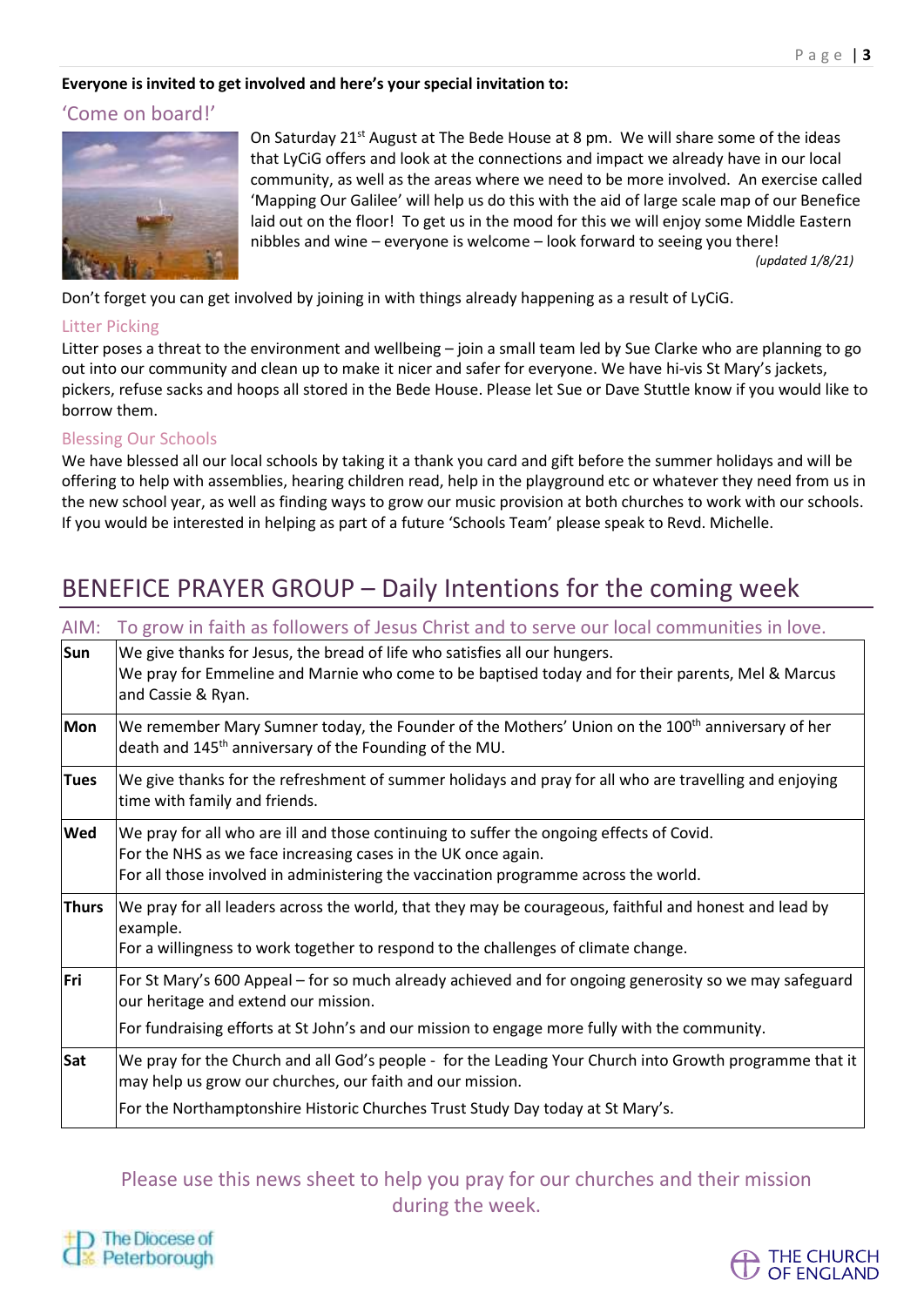# NEWS AND EVENTS

## Organ Recitals Return

Organ and music recitals on Farmers' Market Saturdays have begun again, and the next organ recital will be given by Rosemary Nayyar on 28th August at **11.30 am**. Free entry but retiring donations welcomed. Please spread the word. Many thanks to Tony Edwards for an excellent recital last week. *(updated 8/8/21)*

## Singing in Church Returns!



From Sunday  $1<sup>st</sup>$  August we will be able to sing in church again – Alleluia! To begin with we will sing the first and last hymn and will need to wear our masks as we do so. Hopefully we will soon be able to sing even more during our main services but for now it is important to go carefully and help each other grow in confidence at each step. O Sing to the Lord! *(added 1/8/21)*

## Northamptonshire Historic Churches Trust 'Study Day'

On Saturday 14th August, NHCT are holding a Study Day at St Mary's with a tour of the church, Bede House and Chantry Chapel led by Mr Bruce Bailey ALA FSA, an architectural historian and archivist, and contributor to Pevsner's Buildings of England series of books on historic buildings in English counties. A flyer and booking form are available from the website [www.stmarystjohnunited.co.uk.](http://www.stmarystjohnunited.co.uk/) *(updated 1/8/21)*

## St Mary's Patronal Festival

We will be welcoming Canon Sarah Brown, Canon Missioner at Peterborough Cathedral and Dean-Designate of Hereford as our Guest Preacher for our Patronal Festival on 15<sup>th</sup> August, and we will be filling the church with flowers for that special celebration. Please bring along a vase of flowers, a jug of lilies or gladioli, a jam jar of daises or whatever you fancy to place on windowsills, and around the church. If you would like to do a floral arrangement please speak to Ena, Ruth or Karin who can help with oasis and stands. You can bring flowers in on Saturday 14<sup>th</sup> afternoon or before church on the 15<sup>th</sup>. Please pass on the invitation to everyone you can think of! The Patronal Service will be followed by a BYO Picnic in the churchyard, and we'll have access to the Vicarage Garden and the Bede House too. *(updated 8/8/21)*

## Richard Hacon Memorial

Our Patronal also coincides with the 150<sup>th</sup> anniversary of the death of Richard Hacon, the young Higham doctor who lost his life aged 29 after dedicating himself to the care of those suffering from the Cholera outbreak in 1871. His memorial on the north side of the church has been cleaned and the railings repainted as part of a special project by the Friends of St Mary's and to honour the front-line workers in the NHS and Care Homes who have cared for the sick and dying during Covid. We will re-dedicate the Memorial as part of our Patronal Festival Service. Many thanks to the Friends for their work and generous support to this project. *(added 8/8/21)*

## Mothers' Union

The weather forecast wasn't promising so we moved our Afternoon Tea in aid of MU's Summer of Hope appeal on Thursday from Ruth's garden to the Bede House, where members and friends enjoyed a lovely afternoon of fellowship and delicious food whilst raising the fantastic sum of £140 for the appeal. And it was so good to have member Mary Jackson and visitors Noreen Holmes and Ena Jeffries, all well into their 90s, with us and feel that we are returning to some sort of 'normality'. Thank you to all who came, and a special thanks to Ruth who took on much of the catering and organisation.

Our next meeting will be on Thursday 2<sup>nd</sup> September at 2 pm in the Bede House, speaker to be confirmed, and visitors made very welcome. *(updated 8/8/21)*

## Farmers Market Coffee Morning and Brass on the Grass

We had a wonderful weekend last week with social events happening once again. Many thanks to Rosy Lee Tea & Cakes for organising the Farmers Market Coffee Morning. Sunday afternoon in the churchyard with the Raunds Temperance Band and a crowd of all ages enjoying the music was fantastic too, and we are so grateful to J&P Fresh Fruit & Veg for providing the strawberries to go with our pink fizz – as a result of this and both events we raised £530 for St Mary's 600 Appeal – well done everyone and thanks to all for helping and supporting. *(added 8/8/21)*



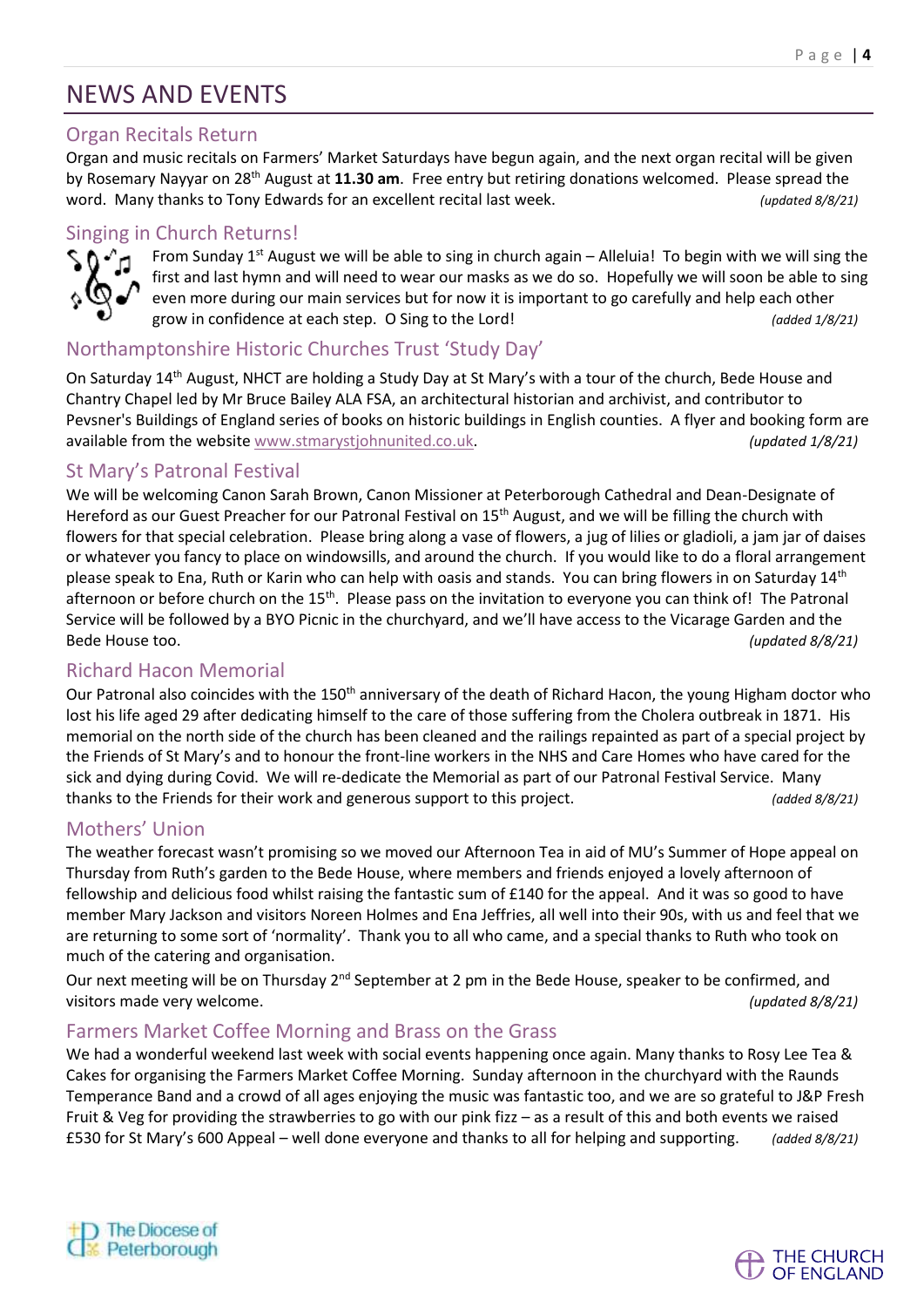### Big Bank Holiday Weekend

An exciting weekend lies ahead for the August Bank Holiday! *(added 8/8/21)*



## Volunteers Needed!

We will need volunteers to act as welcomers/stewards during the Covid Creations Art Exhibition in church over the Bank Holiday weekend – see note above. Please speak to Karen Holmes or Revd Michelle if you can help. Also, as the Vicarage Garden is supposed to be part of Hidden Gardens on Sunday 29<sup>th</sup> August, Michelle would be very glad to hear from anyone who can help to make it look more 'visitor-ready'! Thank you! *(added 8/8/21)*

#### Beer and Hymns

Higham Deanery (Church of England) invites you to Beer and Hymns In the garden of The Swan, Newton Bromswold on Wednesday 8 th September from 7.30 pm - 9 pm. All welcome. *(added 1/8/21)*

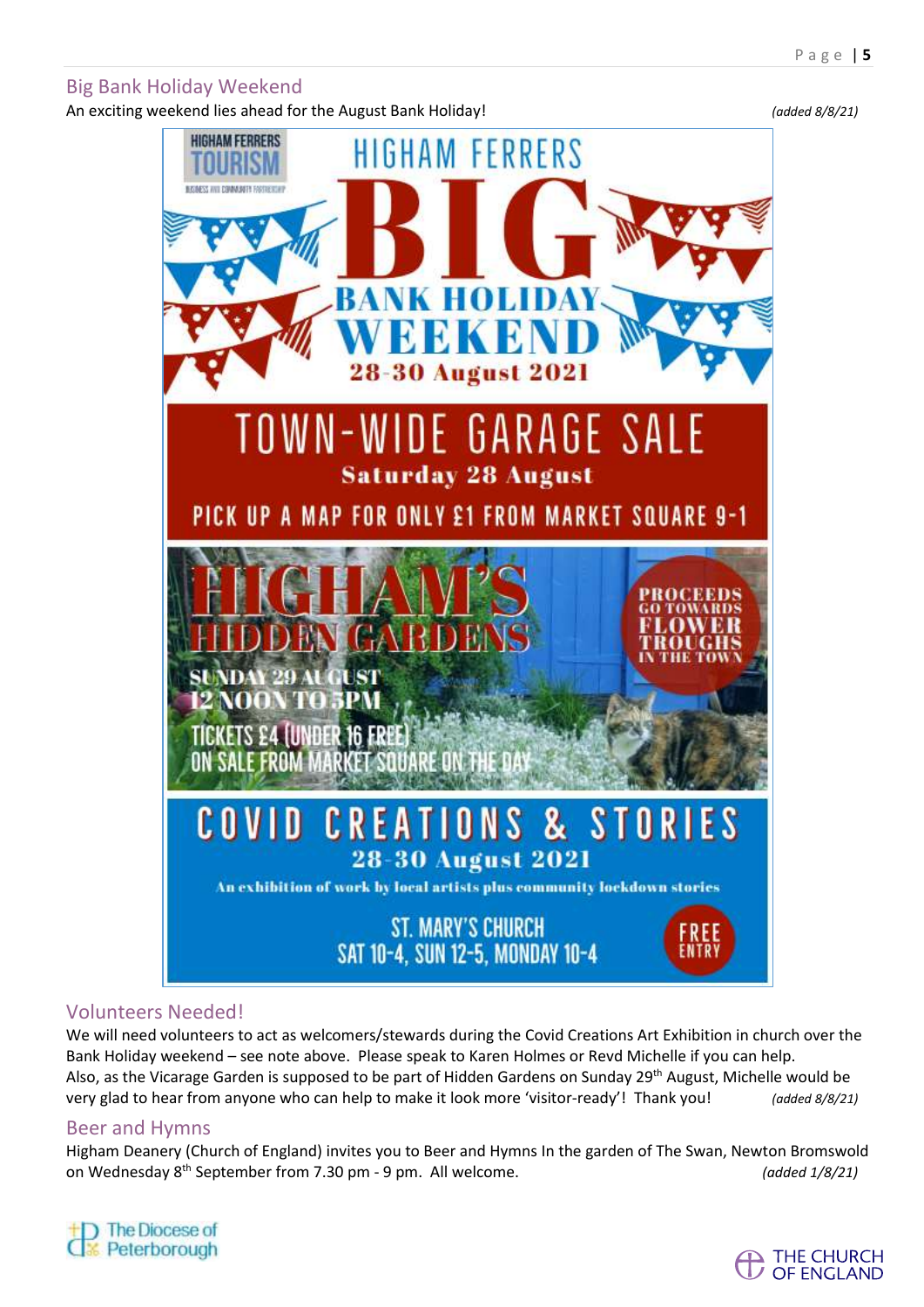### Sealed Bid Auction

Julie Buchanan has kindly offered a selection of special items for sale by a sealed bid auction to raise funds for the 600 Appeal. A series of pictures of St Mary's and a candlestick with an intriguing connection to St Mary's were all part of Canon Eric Buchanan's personal collection and here's now your change to bid for a slice of history with a special link to a much-loved vicar. See the poster below or via the website [www.stmarystjohnunited.co.uk.](http://www.stmarystjohnunited.co.uk/)

*(updated 8/8/21)*

THE CHURCH **OF ENGLAND** 



The items can be viewed in St Mary's on Wednesdays and Sundays between 12-4 or online at www.stmarystjohnunited.co.uk

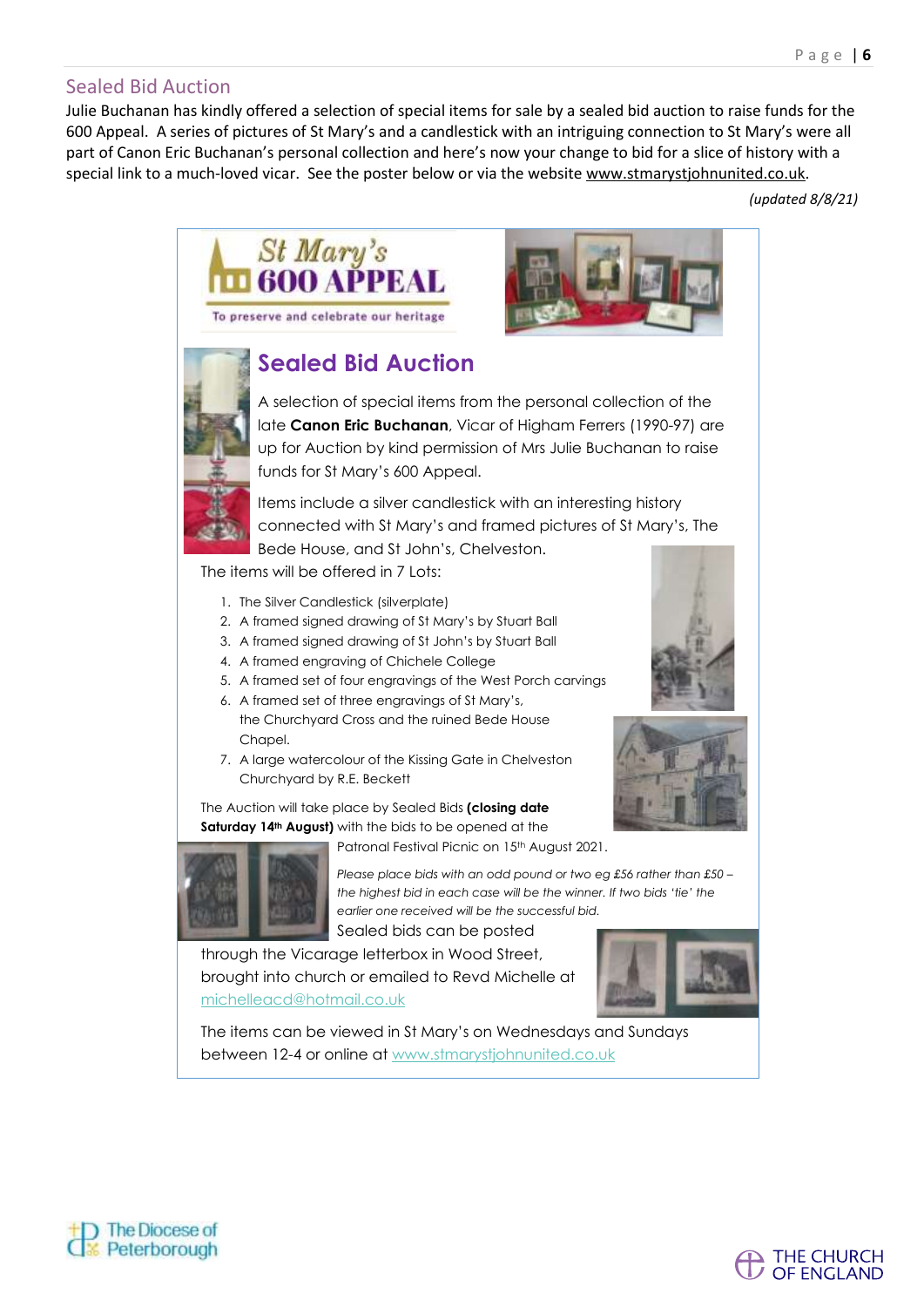### The Bookshelf

Newly arrived to the left of the Sacristy is THE BOOKSHELF Here's how it works : You can

- Donate Books you no longer need
- Please write a price inside the front cover, in pencil
- Bring a book you no longer need and exchange it for one off the shelf *Free*
- Borrow a book to read and return it later *Please make a donation*
- Purchase a book to keep *Just pay the price inside the front cover*

All profits will go to the St Mary's 600 appeal. *(added 8/8/21)*

#### For Sidespeople/Welcomers

If you haven't already done so, please collect your copy of the latest rota from the back of church. Thank you!

#### Weddings and Baptisms

Please pray for Libby and Will to be married on 5<sup>th</sup> September at St Mary's.

Please pray for Emmeline-Jayne, Marnie, Mason and Eva – all of whom will be baptised over the summer.

#### Celebrations

Happy Birthday to Mary Jackson, who will be 95 years young on Friday 13<sup>th</sup> August  $\circled{c}$ 

If you have happy news/events (birthdays, anniversaries, achievements, etc) to share with the rest of the parish family via the news sheet please let me know - jane@smeathers.com or 01933 357707.

## For all enquiries and requests for pastoral help:

Revd Michelle Tel: 01733 569147 / 07961 003352 or michelleacd@hotmail.co.uk Brenda Elldred (Reader) 07816 771702, brenda@elldred.co.uk Pastoral Team St. Mary's Lynne on 07800 636943, lynnempocock@netscape.net

Parish Office 01933 741140 or stmarys.higham@gmail.com Bede House Enquiries 01933 741140 or thebedehouse@gmail.com Website [www.stmarystjohnunited.co.uk](http://www.stmarystjohnunited.co.uk/)





St. John's Brenda Elldred (as above)





*(added 8/8/21)*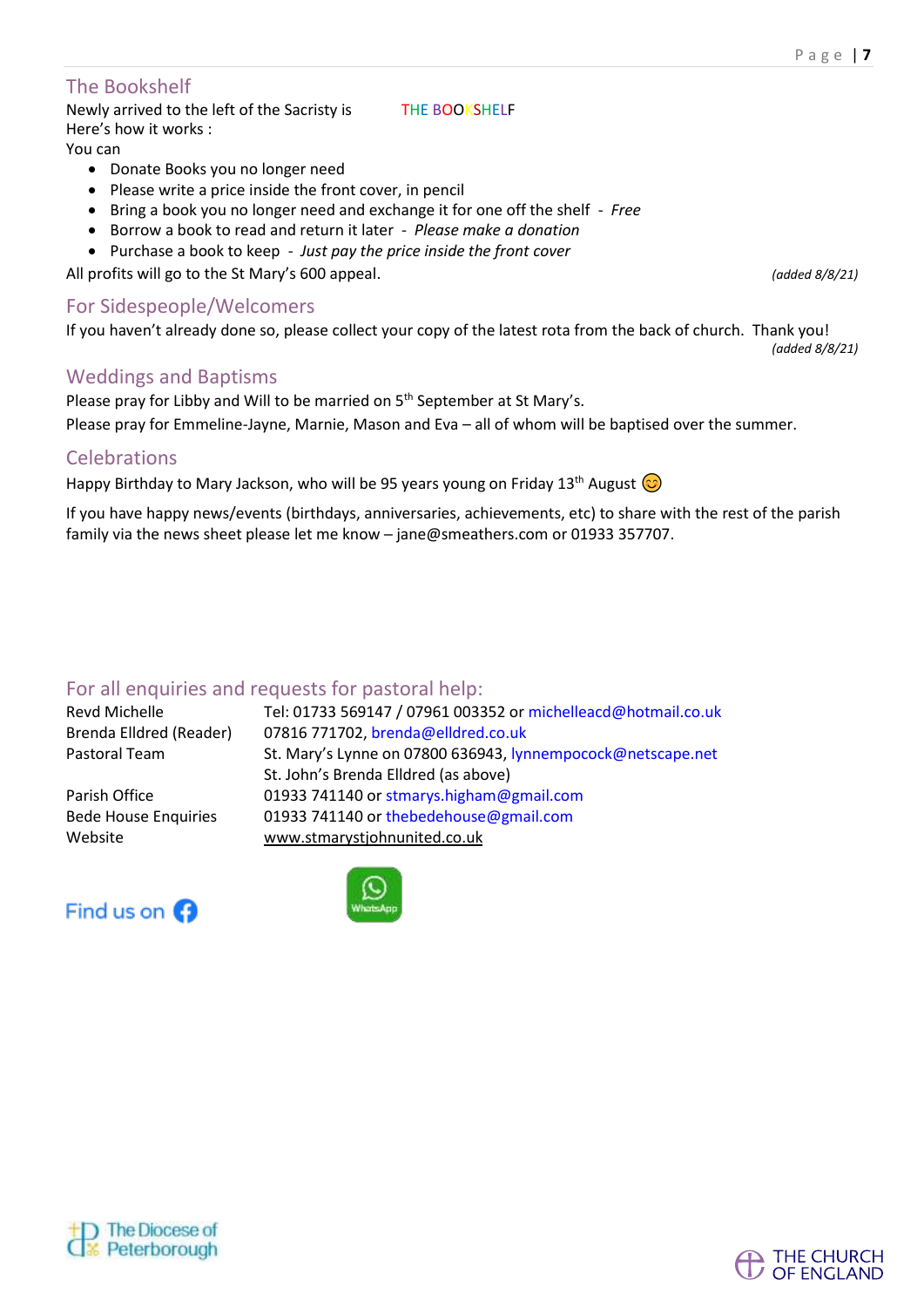# Supporting our community

#### First steps …

First Steps ... Walks are now planned for the first Tuesday of each month – join us on Tuesday 7<sup>th</sup> September and/or Tuesday 5<sup>th</sup> October – meet at St Mary's ready to leave on foot at 11 am for a walk arranged by Chris & Graham Newell – each walk will be an hour, hour and a half max and will be an opportunity to walk and talk together about life, faith, Covid, God, hope or whatever you want as we go along together. Please let Chris & Graham know if you'd like to join and are looking forward to a series of mini pilgrimages together. *(updated 1/8/21)*

## Support for our wellbeing & mental health

The Community Engagement Charity

There is support and resources available via [Northamptonshire](https://rocnorthants.co.uk/) Redeeming Our [Communities](https://rocnorthants.co.uk/) Community Engagement Charity website.

### Supporting our community

If you or anyone you know needs help with food shopping, picking up medicines, or just a chat over the phone, do get in touch with any of our Ministry Team, as well as Lynne Pocock who leads our Pastoral Group.

#### Spiritual resources online

You can find much more support online by visiting our [website:](https://www.stmaryhighamferrers.org/about-1) online services, resources and fun activities for children and families.

### Food Bank

If you're able to add something to your weekly shop, we currently need:

Long-life semi-skimmed milk; Anti-bac spray; Tinned potatoes; extending the Bleach;

Long grain rice; Shampoo & Conditioner.

Donations can be put in the box at the back of the church. Thank you for all your continued support.

*(updated 4/7/21)*

THE CHURCH OF ENGLAND

#### Scams - Think Jessica

We are currently being bombarded with scams, some of which are extremely convincing. Some of you may remember the story of a lady Jessica who was scammed out of her savings. This led to a movement called 'Think Jessica' and you can find out more about how to keep yourself safe by clicking on the link [https://www.thinkjessica.com.](https://www.thinkjessica.com/)

Please take care with any requests for money or personal details from people you do not know. If you are unsure about any request there is a list of helplines on this lin[k https://www.thinkjessica.com/help-advice/](https://www.thinkjessica.com/help-advice/) *(added 18/7/21)*

#### News Sheet

This news sheet is emailed out widely each week. If you know of anyone who doesn't receive it and would like to, please let me know on jane@smeathers.com.

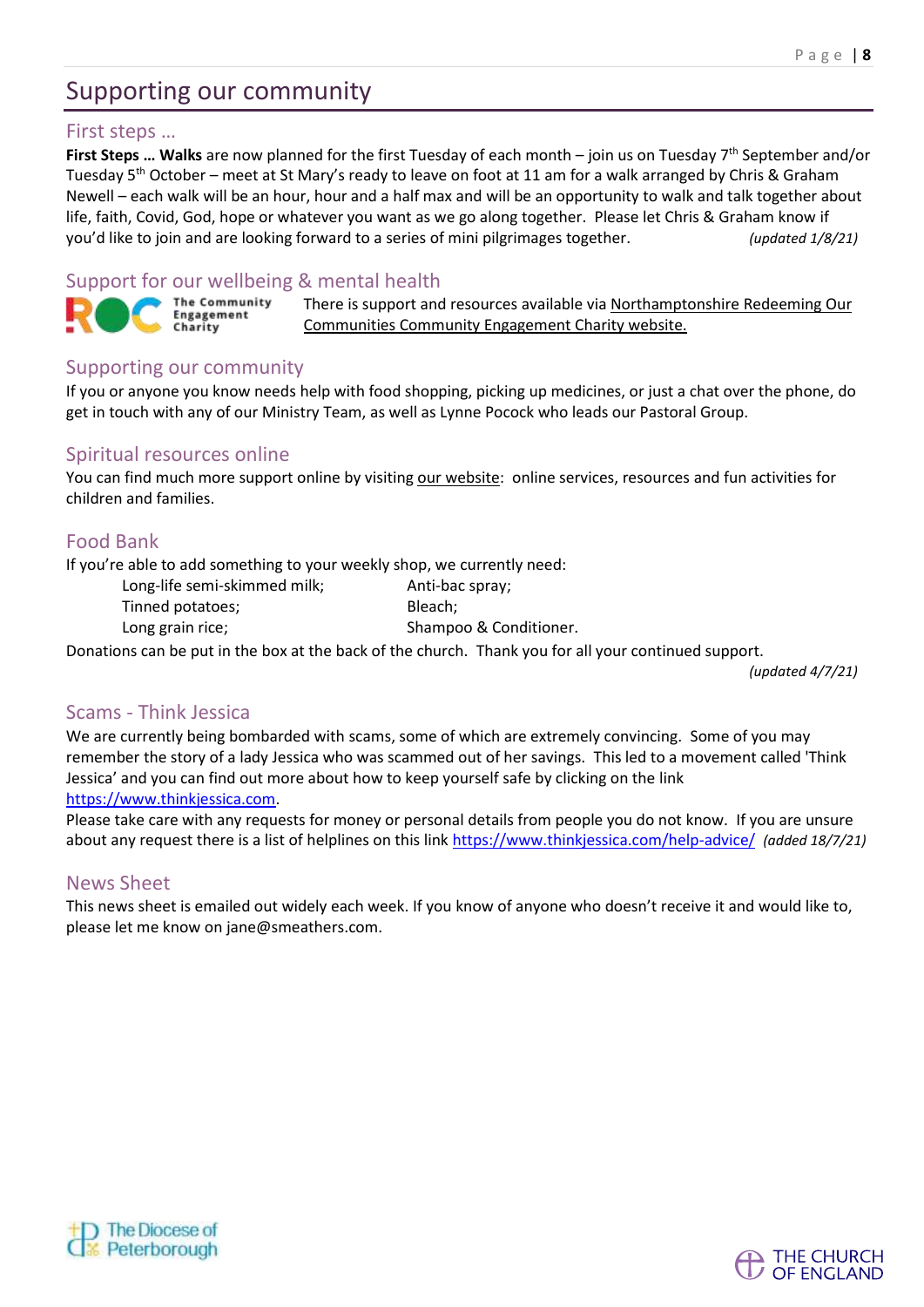# St. Mary's 600 Appeal

#### Town Garage Sale

Thank you if you have already donated items for the church Bric a Brac stalls at this event. If you still have treasures to donate then please note that the last date for donations will be **Friday 20th August**, to allow us time to sort everything. We are not able to accept electrical items, textiles of any kind (unless they are good quality rugs), children's toys, books, DVD's or CD's. Please bring your donations to church where they will be stored in the Vicarage garage until the big day. Thank you for your support! *(added 8/8/21)*

#### Raffle Prizes

As we now begin to have our social events once more we are in need of good quality raffle prizes (as opposed to those items that are continual raffle prizes, never settling anywhere for long  $\odot$ ) So if you have unwanted gifts, vouchers, bottles of booze, etc that you are able to give then please do bring them to church and pop them beneath the table that has the churchyard prints on and they will be scooped up, with thanks, in readiness for the right occasion. *(added 8/8/21)*

#### Community Survey

If you have a few minutes, could you please complet[e our online survey.](https://www.surveymonkey.co.uk/r/GPYCF9P) This information will be useful when we are submitting future bids for money that may be available – your thoughts and opinions are important to us. If you prefer to complete a paper copy then please let one of the appeal group know. *(added 27/6/21)*

#### How you can donate

Difficulties with depositing money or making a bankers' order into " St Mary the Virgin PCC Higham 600 Appeal " bank account? It is proving impossible for some people to type this long NAME into the space provided on your screen and apparently it is perfectly acceptable for you to make some abbreviation, as long as you incorporate "St Mary" and "600 Appeal" all will be well. Sort code 30-96-09 and account NUMBER 84427260 remain the same. We're sorry for this confusion and frustration, and thank for your patience and continuing support. *Avril (updated 18/7/21)*

#### Fundraising contacts

Sue Dennis, Chair of the Fundraising Group, 07773 586352, suedennis1105@gmail.com Avril Harlow, Appeal Treasurer, 01933 314694, avrilharlow@gmail.com

## Other Fundraising

#### Easyfundraising

A quick reminder that if you have downloaded the App PLEASE try and remember to use it. It has brought in over £150 for our church to date but I am sure that we are not always remembering to check whether a retailer is on the list or not - currently John Lewis are giving a **2%** donation. Please try and remember to use the App, it will cost you nothing extra but it will help our church. If unsure about anything then please just ask. *(added 8/8/21)*

## Growing & giving in love & faith

Thank you to all who have already responded – the Stewardship Refreshed Campaign has now concluded, but you can still respond if you haven't yet had a chance to – anything you can give, or any additional amount you can add, however small, will make a huge difference to the mission of St Mary's! Thank you! *(added 27/6/21)*

#### Al Ahli Hospital, Gaza

The Episcopal Diocese of Jerusalem, part of the Anglican Communion, supports the Al Ahli Hospital in Gaza. The hospital is on the front line of the major humanitarian crisis, and is in desperate need of funds. Archbishop Hosam, the new Archbishop in Jerusalem, has issued an appeal to Anglicans worldwide. You can find a link to this here: Al Ahli Hospital Appeal 2021 | [jmeca.org.uk.](https://emea01.safelinks.protection.outlook.com/?url=https%3A%2F%2Fwww.jmeca.org.uk%2Fget-involved%2Fdonate%2Fcurrent-appeals-0%2Fal-ahli-hospital-appeal-2021&data=04%7C01%7C%7Ced1c19d1648d4a0f937408d9237402eb%7C84df9e7fe9f640afb435aaaaaaaaaaaa%7C1%7C0%7C637579804017966272%7CUnknown%7CTWFpbGZsb3d8eyJWIjoiMC4wLjAwMDAiLCJQIjoiV2luMzIiLCJBTiI6Ik1haWwiLCJXVCI6Mn0%3D%7C1000&sdata=uF13ppNSqW3dS%2F05ZeUvxXiDerXexiocl%2B4DUX22u%2Fs%3D&reserved=0)